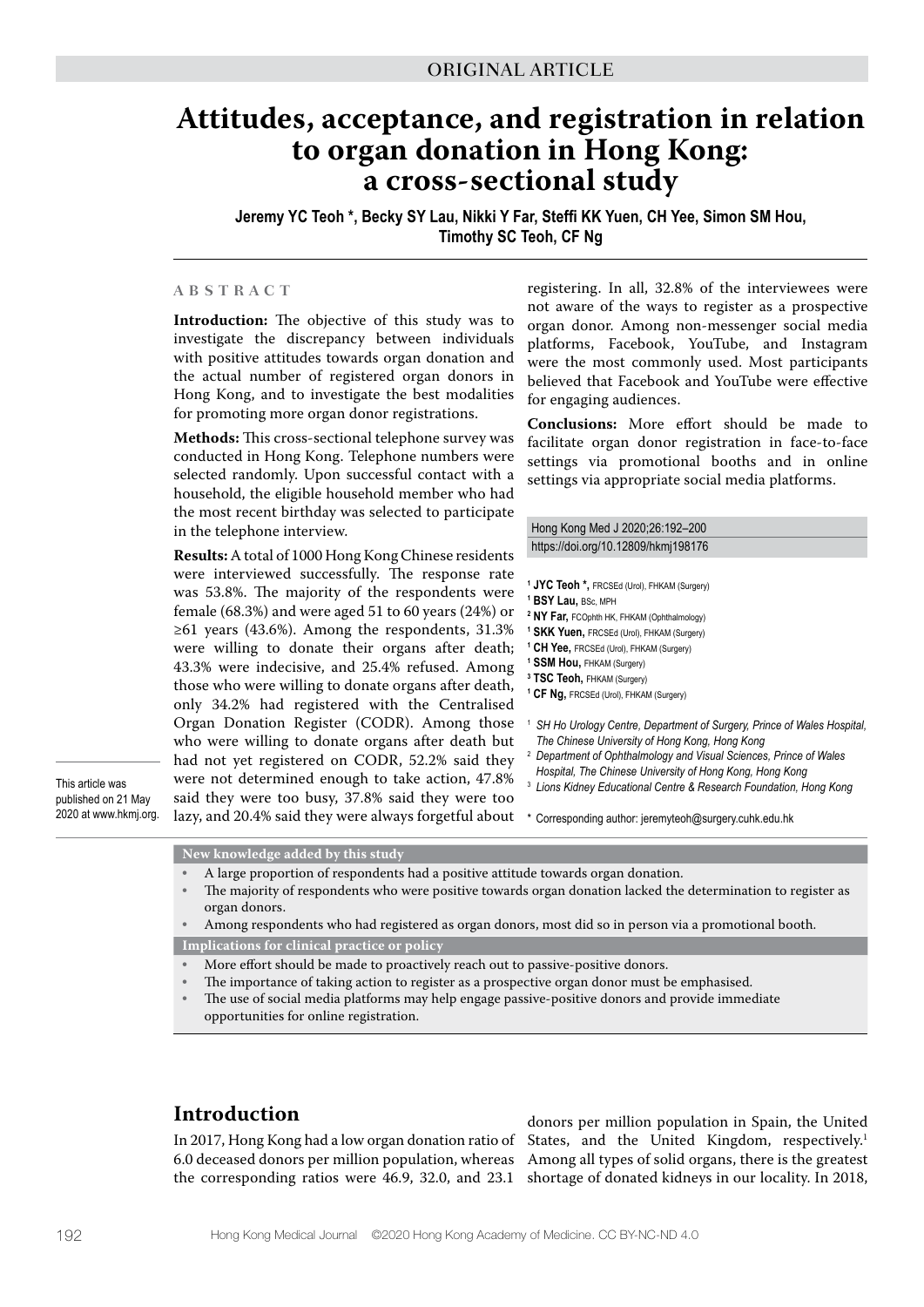there were 2318 patients on the waiting list for kidney transplantation.2 However, there were only 60 kidney donations from deceased donors and 16 from living donors in the same year.<sup>2</sup> This marked mismatch has led to not only a long average waiting time for kidney transplantation of 51 months,<sup>3</sup> but also the accompanying costs of prolonged dialysis, increased risk of dialysis-related complications, and adverse effects on patients' quality of life.<sup>4-6</sup>

The majority of organ donations are from deceased donors. However, without knowing the wishes of deceased potential donors, it is often difficult to counsel their family members about organ donation. Therefore, it is important to engage the general public in prospective organ donor registration. Hong Kong has a population of approximately 7.39 million, but only 284 185 individuals had registered as organ donors via the Centralised Organ Donation Register (CODR) through June 2018, corresponding to a registration rate of 3.8%.7 In contrast, 52.6% of the respondents of the Behavioural Risk Factor Survey conducted in Hong Kong reported that they were willing to donate their organs after death. $^{\rm 8}$  These results suggest that most people who are willing to donate organs after death have not yet registered as prospective organ donors. These individuals represent a group of passive-positive organ donors who would potentially become prospective organ donors if successfully engaged.<sup>9</sup>

We conducted a local survey to investigate the underlying reasons for the discrepancy between the number of individuals willing to donate organs and the number of registered donors. We postulate that appropriate use of social media may play a role in motivating people to register as prospective organ donors. Hence, we also investigated the use of smartphones and social media platforms by Hong Kong citizens. The results will be useful for planning our future directions and strategies for promoting organ donation.

### **Methods**

A cross-sectional telephone survey of the general population of Hong Kong was conducted via the service provided by the Jockey Club School of Public Health and Primary Care, The Chinese University of Hong Kong. The survey was designed after consultation with doctors, nurses, living-related organ donors, organ recipients, and patient support groups. Demographic information including age, sex, marital status, education level, occupation, religion, smoking habits, drinking habits, exercise habits, and current health status was collected. Questions focusing on the respondents' views about organ donation and their actions taken with regard to organ donor registration were asked. Questions

## 香港市民對器官捐贈的態度、接受程度和登記 情況:橫斷面研究

張源津、劉瑞欣、花凝、源家娸、余知行、侯仕明、張新村、 吳志輝

引言:本研究旨在檢視香港對器官捐贈持積極態度的人士與已登記器 官捐贈實際人數之間的差異,並探討促進更多器官捐贈登記的最佳方 式。

方法:在香港進行橫斷面電話訪談並隨機選擇電話號碼。與家庭成功 聯繫後選擇最近生日的合資格家庭成員參與電話訪談。

結果:成功與1000名中國籍香港居民進行訪談。回應率為53.8%。 大部分受訪者為女性 (68.3%),年齡介乎51至60歲 (24%)或61 歲及以上(43.6%)。當中31.3%表示願意死後捐贈器官、43.3%感 到猶豫不決、25.4%則拒絕。願意捐贈器官的人當中,只有34.2% 登記在中央器官捐贈登記名冊(CODR)內。願意死後捐贈器官但 尚未登記的原因包括決心不足(52.2%)、太忙(47.8%)、太懶 (37.8%)以及忘記(20.4%)。32.8%表示不清楚器官捐贈登記的方 法。Facebook、YouTube和Instagram是受訪者最常用的非即時通訊社 交媒體平台,大部份也認為Facebook和YouTube最吸引受眾注意。

結論:當局應透過不同渠道,例如宣傳攤位和社交媒體平台致力推廣 器官捐贈登記。

regarding potential misconceptions about organ donation were also asked. The respondents' habits of using smartphones and social media platforms were also evaluated. To minimise the sampling error, telephone numbers were first selected randomly from an updated telephone directory as seed numbers. Another set of three numbers was then generated by randomising the last two digits to recruit unlisted numbers. Duplicate numbers were then screened out, and the remaining numbers were mixed in random order to become the final sample.

Interviews were conducted by experienced interviewers between 10:00 and 22:00 on weekdays and other periods, including weekends and public holidays, should appointments with suitable subjects be arranged. The inclusion criteria for the study were Chinese Hong Kong residents aged ≥18 years. Upon successful contact with a target household, one qualified member of the household was selected among the family members using the last-birthday random selection method (ie, the respondent aged ≥18 years in the household who had his/her birthday most recently was selected) to participate in the telephone interview. We aimed for the survey to have 1000 respondents. All results were analysed and presented descriptively.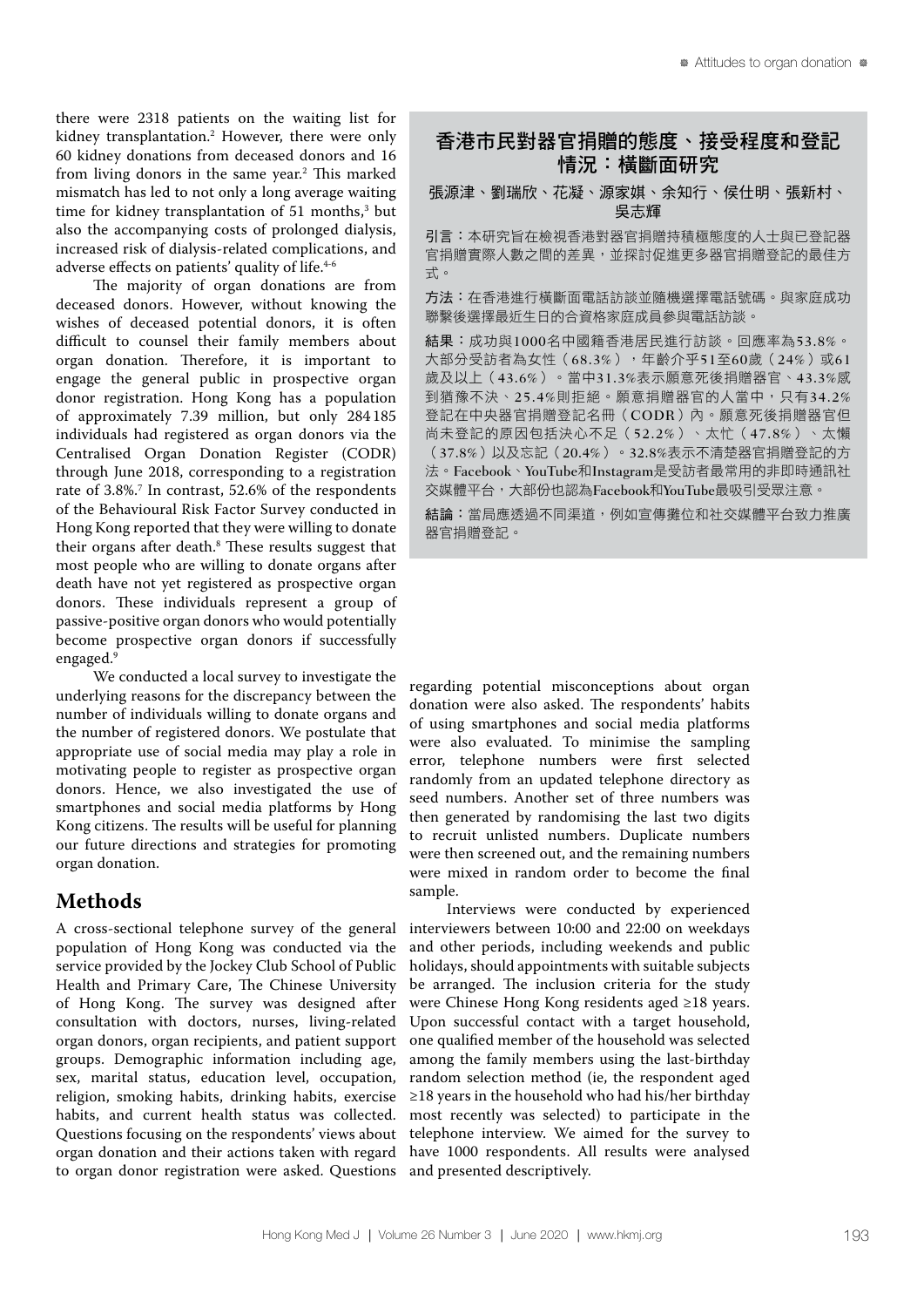### **Results**

From 15 April 2019 to 8 May 2019, telephone numbers were sampled for the survey until 1000 valid responses from eligible individuals were received. Of 16 373 telephone numbers called, 14 514 were invalid for various reasons: 6556 were facsimile/invalid lines, 555 were non-residential lines, 1008 cut the line immediately, 6366 did not pick up the phone after three attempts, and 29 were non-Chinese persons. Among the remaining 1859 eligible individuals, 750 refused to participate in the survey, seven terminated the survey mid-way, and we failed to contact the remaining 102 after three attempted calls each. The overall response rate was 53.8% (1000/1859).

The majority of our respondents were female (68.3%) and within the age-group of 51 to 60 years (24%) or ≥61 years (43.6%). In total, 73.6% of the respondents did not have any religious beliefs. The vast majority of them were non-smokers (95.2%) and non-drinkers (93.1%). In all, 65.6% of the respondents exercised regularly, with 65.7% and 10.3% considering themselves "healthy" and "very healthy," respectively (Table 1).

Table 2 shows the survey results on the respondents' views about organ donation and their actions taken with respect to organ donor registration. Unexpectedly, a relatively large proportion of interviewees (30.6%) had never heard of CODR, and 89.1% of the respondents had never visited the CODR website. Only 31.3% of the respondents were willing to donate their organs after death, and 43.3% were indecisive, while 25.4% refused. When interviewees were asked if they would support a family member's decision to become a prospective organ donor, 56.4% said they would be supportive, 7% would object, and 36.6% were uncertain. Looking further at the 313 respondents who were willing to become prospective organ donors, only 34.2% of them had registered on CODR, whereas 55.3% had expressed such wishes to their family members. Of those who had registered, 98.1% did so in the hope of rekindling others' lives, 93.9% believed that their organs would become useless after death, and 44.7% were influenced by successful organ donation stories publicised by the media.

Of the 107 respondents who had registered to be prospective organ donors, 47.7% did so via organ donation promotional booths, 28% filled in the application forms and mailed them back to the Department of Health, and 24.3% registered online. Among the 206 respondents who were willing to donate organs after death but had not yet registered on CODR, 52.2% said they were not determined enough to take action, 47.8% said they were too busy, 37.8% admitted that they were too lazy to do so, 20.4% said they were always forgetful about

TABLE 1. Respondents' demographic information

|                        | <b>Responses</b> |
|------------------------|------------------|
| Age (years)            |                  |
| 18-30                  | 12.2%            |
| $31 - 40$              | 8.2%             |
| $41 - 50$              | 11.8%            |
| $51 - 60$              | 24.0%            |
| $\geq 61$              | 43.6%            |
| Refused to answer      | 0.2%             |
| Sex                    |                  |
| Male                   | 31.7%            |
| Female                 | 68.3%            |
| Marital status         |                  |
| Single                 | 17.4%            |
| Married                | 73.8%            |
| <b>Divorced</b>        | 0.6%             |
| Widow/widower          | 7.4%             |
| Refused to answer      | 0.8%             |
| <b>Education level</b> |                  |
| Primary                | 34.2%            |
| Junior secondary       | 13.2%            |
| Senior secondary       | 29.4%            |
| Tertiary               | 21.7%            |
| Refused to answer      | 1.5%             |
| Occupation             |                  |
| Full time              | 26.4%            |
| Part time              | 3.3%             |
| Freelance              | 0.5%             |
| Homemaker              | 23.6%            |
| Student                | 5.5%             |
| Unemployed             | 0.7%             |
| Retired                | 39.0%            |
| Refused to answer      | 1.0%             |

registering, and 32.8% said they were not aware of the ways to register as a prospective organ donor.

A total of 687 respondents were indecisive or refused to become organ donors. In all, 30.7% hoped to keep their bodies intact after death, 7.1% refused to register because of religious beliefs, 7.1% were worried that organ donation might increase their suffering, and 6.8% worried that by agreeing with organ donation, they would receive suboptimal or inadequate medical care. In total, 22% were not keen to donate organs owing to objections from family (Table 2).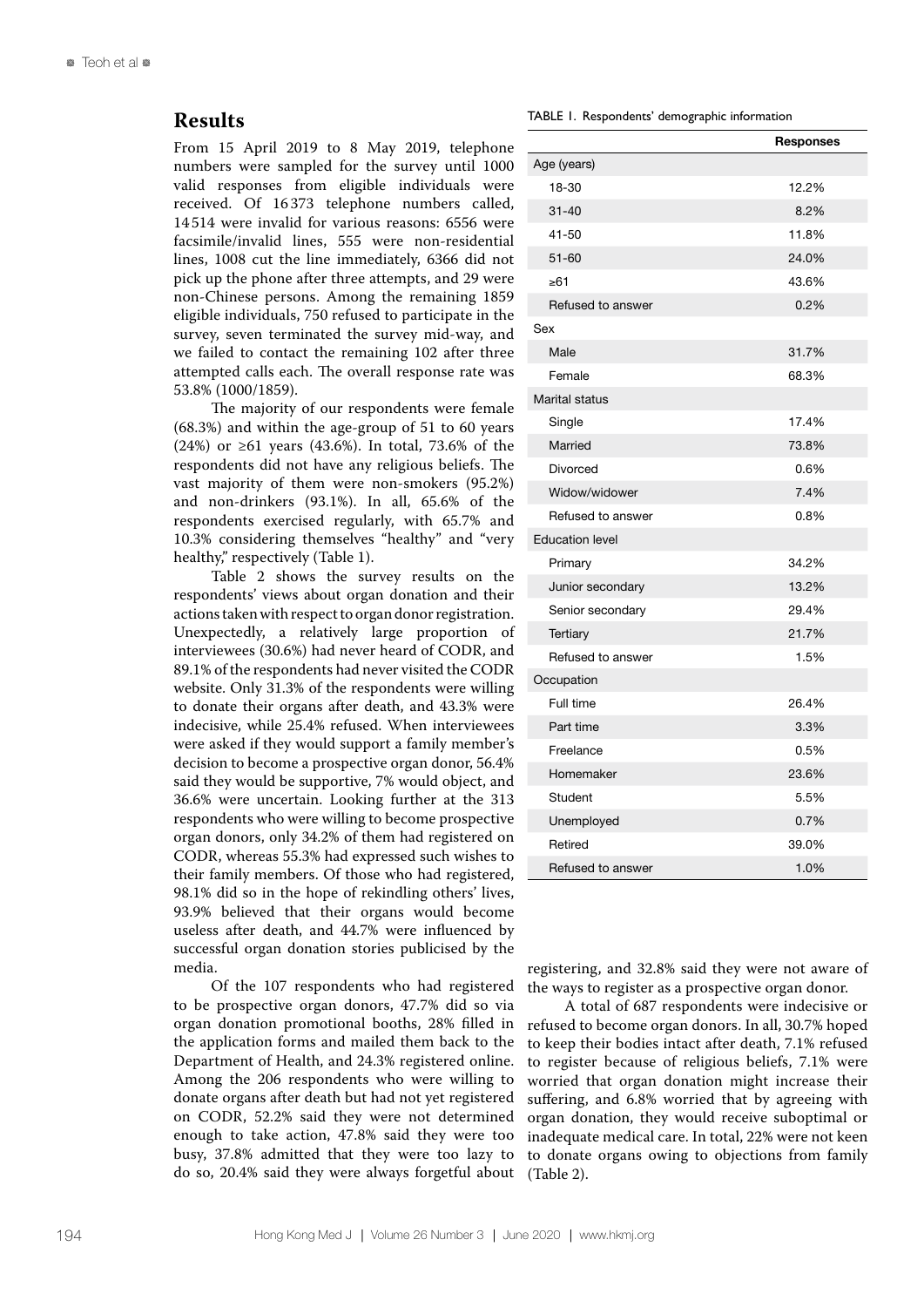TABLE 2. Survey respondents' views on organ donation and actions taken for organ donor registration

| <b>Survey questions</b>                                                                                                 | <b>Responses</b> |
|-------------------------------------------------------------------------------------------------------------------------|------------------|
| All respondents                                                                                                         |                  |
| Have you heard of the Centralised Organ Donation Register (CODR)?                                                       |                  |
| Yes                                                                                                                     | 69.4%            |
| No                                                                                                                      | 30.6%            |
| Have you browsed the CODR website before?                                                                               |                  |
| Yes                                                                                                                     | 5.9%             |
| No                                                                                                                      | 89.1%            |
| Forgot/not sure                                                                                                         | 5.0%             |
| Are you willing to donate your organs after passing away?                                                               |                  |
| Yes                                                                                                                     | 31.3%            |
| No                                                                                                                      | 25.4%            |
| Do not know/not sure                                                                                                    | 43.3%            |
| If your family member would like to donate their organs after passing away, will you support their<br>decisions?        |                  |
| Yes                                                                                                                     | 56.4%            |
| No                                                                                                                      | 7.0%             |
| Do not know/not sure                                                                                                    | 36.6%            |
| For those who were willing to donate their organs after passing away                                                    |                  |
| Have you registered at CODR yet?                                                                                        |                  |
| Yes                                                                                                                     | 34.2%            |
| No                                                                                                                      | 65.8%            |
| Have you told anyone that you would like to donate your organs after passing away?                                      |                  |
| Yes                                                                                                                     | 59.7%            |
| No                                                                                                                      | 40.3%            |
| Have you told your family members that you would like to donate your organs after passing away?                         |                  |
| Yes                                                                                                                     | 55.3%            |
| No                                                                                                                      | 44.7%            |
| Do you support organ donation because you want to rekindle other people's lives?                                        |                  |
| Yes                                                                                                                     | 98.1%            |
| No                                                                                                                      | 1.9%             |
| Do you support organ donation because you think your organs will become useless after death?                            |                  |
| Yes                                                                                                                     | 93.9%            |
| No                                                                                                                      | 6.1%             |
| Do you support organ donation because of your religious beliefs?                                                        |                  |
| Yes                                                                                                                     | 9.3%             |
| <b>No</b>                                                                                                               | 90.7%            |
| Do you support organ donation because you have been touched by real-life organ donation cases<br>reported in the media? |                  |
| Yes                                                                                                                     | 44.7%            |
| No                                                                                                                      | 55.3%            |
| Do you support organ donation because of influence by your friends or family members?                                   |                  |
| Yes                                                                                                                     | 16.6%            |
| <b>No</b>                                                                                                               | 83.4%            |
| Do you support organ donation because your friends or family members are organ recipients?                              |                  |
| Yes                                                                                                                     | 5.4%             |
| No                                                                                                                      | 94.6%            |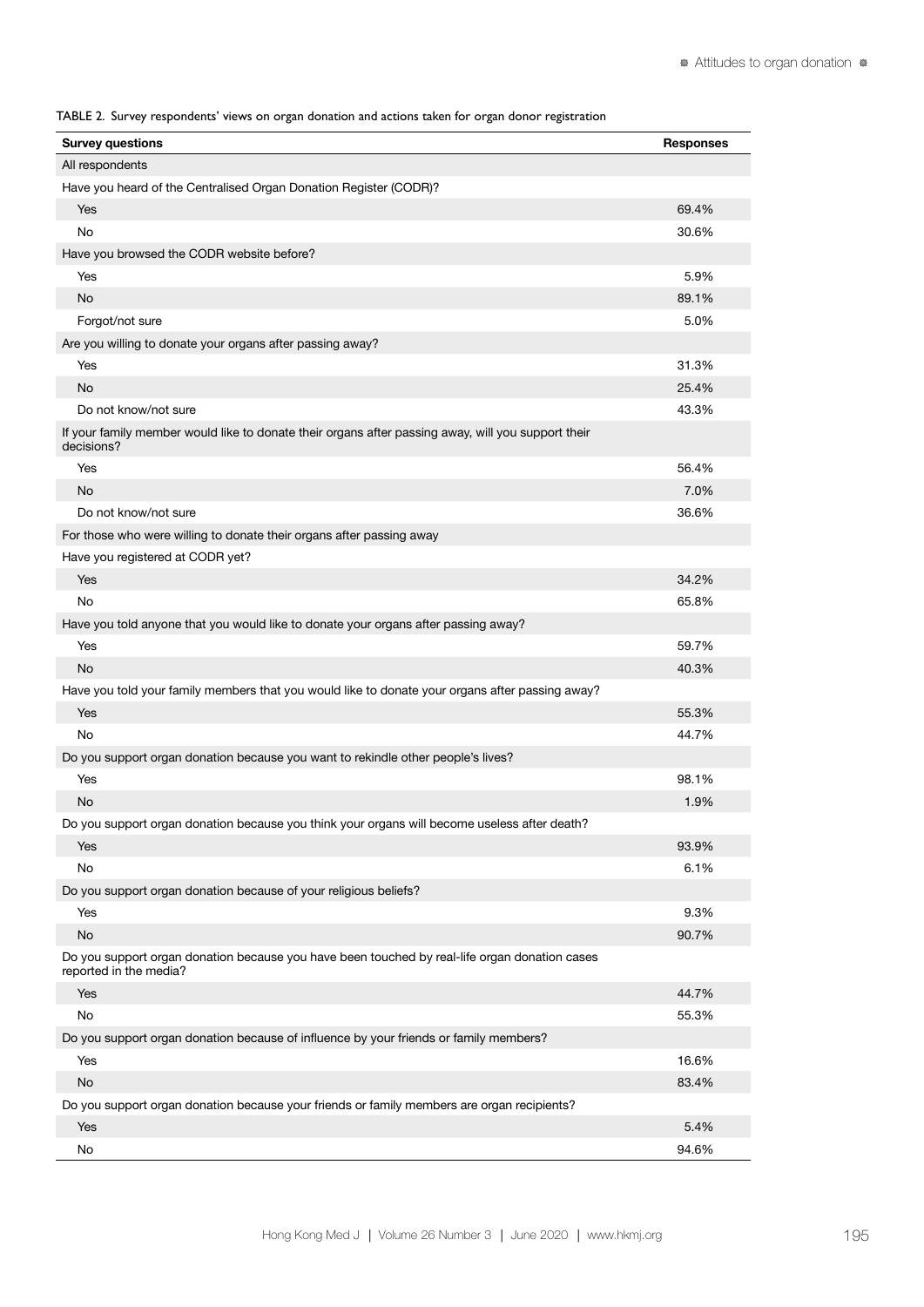| TABLE 2. (cont'd)                                                                                                         |                  |
|---------------------------------------------------------------------------------------------------------------------------|------------------|
| <b>Survey questions</b>                                                                                                   | <b>Responses</b> |
| For those who were willing to donate their organs after passing away and who had registered at CODR                       |                  |
| Do you carry an organ donation card to express your wish to donate your organs after death?                               |                  |
| Yes                                                                                                                       | 32.7%            |
| No                                                                                                                        | 67.3%            |
| How did you register as an organ donor after death?                                                                       |                  |
| Online registration                                                                                                       | 24.3%            |
| Filling in the application form and mailing it back to the Department of Health                                           | 28.0%            |
| Organ donation promotional booths                                                                                         | 47.7%            |
| For those who were willing to donate their organs after passing away but had not registered at CODR                       |                  |
| Is there a reason why you did not register at CODR?                                                                       |                  |
| Yes                                                                                                                       | 97.6%            |
| No                                                                                                                        | 2.4%             |
| Is it because you are too busy?                                                                                           |                  |
| Yes                                                                                                                       | 47.8%            |
| No                                                                                                                        | 52.2%            |
| Is it because you are always forgetful about registering?                                                                 |                  |
| Yes                                                                                                                       | 20.4%            |
| No                                                                                                                        | 79.6%            |
| Is it because you are not aware of the ways to register?                                                                  |                  |
| Yes                                                                                                                       | 32.8%            |
| No                                                                                                                        | 67.2%            |
| Is it because you need to convince your family members about it first?                                                    |                  |
| Yes                                                                                                                       | 16.4%            |
| No                                                                                                                        | 83.6%            |
| Is it because you are not determined enough to proceed to registration?                                                   |                  |
| Yes                                                                                                                       | 52.2%            |
| No                                                                                                                        | 47.8%            |
| Is it because you are too lazy?                                                                                           |                  |
| Yes                                                                                                                       | 37.8%            |
| No                                                                                                                        | 62.2%            |
| For those who were not willing to donate their organs after passing away                                                  |                  |
| Do you not support organ donation because of personal reasons or beliefs?                                                 |                  |
| Yes                                                                                                                       | 87.9%            |
| No                                                                                                                        | 12.1%            |
| Do you not support organ donation because you want to keep your body intact after death?                                  |                  |
| Yes                                                                                                                       | 30.7%            |
| No                                                                                                                        | 69.3%            |
| Do you not support organ donation because of religious beliefs?                                                           |                  |
| Yes                                                                                                                       | 7.1%             |
| No                                                                                                                        | 92.9%            |
| Do you not support organ donation because you believe that organ donation will increase your suffering?                   |                  |
| Yes                                                                                                                       | 7.1%             |
| No                                                                                                                        | 92.9%            |
| Do you not support organ donation because you are worried that you will receive suboptimal or<br>inadequate medical care? |                  |
| Yes                                                                                                                       | 6.8%             |
| No                                                                                                                        | 93.2%            |
| Do you not support organ donation because of objections from your family members?                                         |                  |
| Yes                                                                                                                       | 22.0%            |
| No                                                                                                                        | 78.0%            |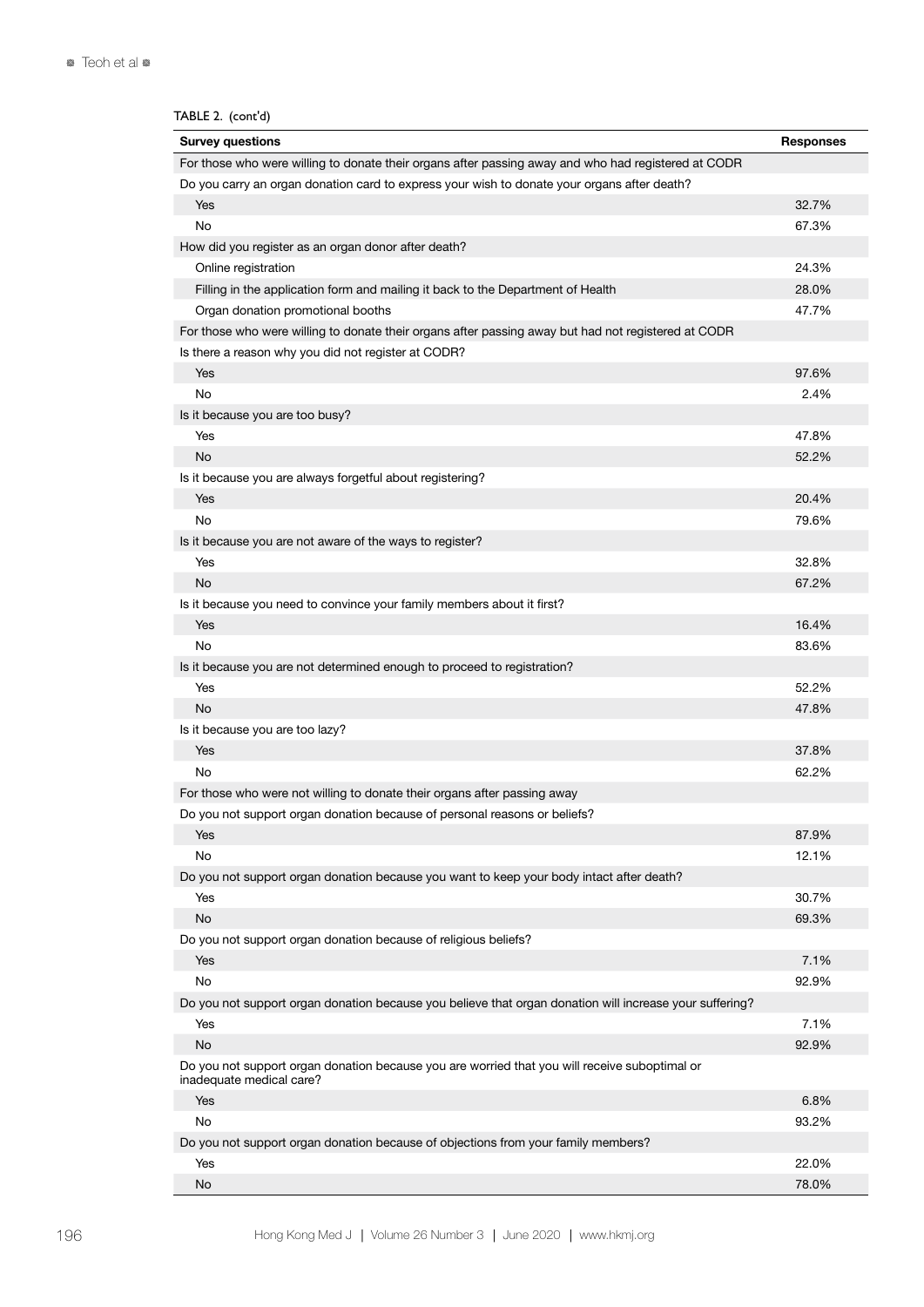|  |  |  |  | TABLE 3. Survey results on the potential misconceptions about organ donation |  |  |
|--|--|--|--|------------------------------------------------------------------------------|--|--|
|--|--|--|--|------------------------------------------------------------------------------|--|--|

|                                                                        | True  | False | Not sure |
|------------------------------------------------------------------------|-------|-------|----------|
| Which of the following statements regarding organ donation is true?    |       |       |          |
| There is an adequate amount of organs for transplantation in Hong Kong | 1.7%  | 84.1% | 14.2%    |
| It will hinder funeral arrangements                                    | 4.5%  | 76.0% | 19.5%    |
| It will induce unnecessary pain to the deceased person                 | 6.6%  | 84.8% | 8.6%     |
| The organ recipients will know the identity of the organ donor         | 7.6%  | 69.0% | 23.4%    |
| It will make the body of the deceased person incomplete                | 33.2% | 64.1% | 2.7%     |
| Only young people can donate organs after death                        | 34.0% | 62.7% | 3.3%     |
| Only perfectly healthy individuals can donate organs after death       | 60.6% | 36.2% | $3.2\%$  |

misconceptions about organ donation (Table 3). Of the respondents, 6.6% believed that the process of organ harvesting would induce unnecessary pain to the deceased person, and 4.5% worried that organ harvesting would hinder funeral arrangements. A total of 60.6% thought that only perfectly healthy individuals could donate organs after death, 34% believed only young people could donate organs after death, and 7.6% believed that the organ recipients would always know the identity of the organ donor. Moreover, 1.7% were under the impression that there was an adequate supply of organs in Hong Kong.

Respondents were interviewed about their use of smartphones and social media platforms (Table 4). In all, 77% of the respondents often use their smartphones to access social media platforms. Among the various non-messenger types of social media platforms, Facebook, YouTube, and Instagram were the most commonly used. The majority of the respondents believed that Facebook and YouTube were effective at engaging the audience.

### **Discussion**

There has been a great demand for organ donations in Hong Kong, yet the number of organ transplantations conducted is very small. The organ donation rate in Hong Kong is much lower than that of many European countries, perhaps because of cultural, religious, governmental, legal, and regulatory differences, as well as differences in the level of intensive care unit support and organ donation criteria.10-13 Hong Kong currently follows the opt-in approach to organ donation, as opposed to the opt-out approach, which is the standard in countries like Singapore and Spain. Although the opt-out approach may increase the availability of suitable organs for donation, there is a reasonable concern about differing views between members of the general public and the potential ethical issues

The questionnaire also studied potential TABLE 4. Survey results on the use of smartphones and social media platforms

| <b>Survey questions</b>                                          | <b>Responses</b> |
|------------------------------------------------------------------|------------------|
| How often do you use smartphones?                                |                  |
| Do not use smartphone                                            | 32.5%            |
| <1 h per day                                                     | 14.5%            |
| <4 h per day                                                     | 31.7%            |
| <8 h per day                                                     | 17.6%            |
| <12 h per day                                                    | 2.2%             |
| $\ge$ 12 h per day                                               | 1.5%             |
| How often do you use smartphones for internet access every day?  |                  |
| <1 h                                                             | 32.4%            |
| $<$ 4 $h$                                                        | 48.9%            |
| <8 h                                                             | 16.4%            |
| $<$ 12 $h$                                                       | 1.3%             |
| $\geq$ 12 h                                                      | 0.9%             |
|                                                                  | <b>Yes</b>       |
| Do you often use smartphones to access social media platforms?   | 77.0%            |
| Do you often use the following social media platforms?           |                  |
| Facebook                                                         | 46.0%            |
| Instagram                                                        | 17.2%            |
| YouTube                                                          | 32.8%            |
| Twitter                                                          | 1.1%             |
| WhatsApp                                                         | 55.9%            |
| WeChat                                                           | 14.7%            |
| <b>LINE</b>                                                      | 2.8%             |
| Do you think the following social media platforms are effective? |                  |
| Facebook                                                         | 38.6%            |
| Instagram                                                        | 8.6%             |
| YouTube                                                          | 20.9%            |
| Twitter                                                          | 0.4%             |
| WhatsApp                                                         | 19.1%            |
| WeChat                                                           | 4.2%             |
| <b>LINE</b>                                                      | 0.4%             |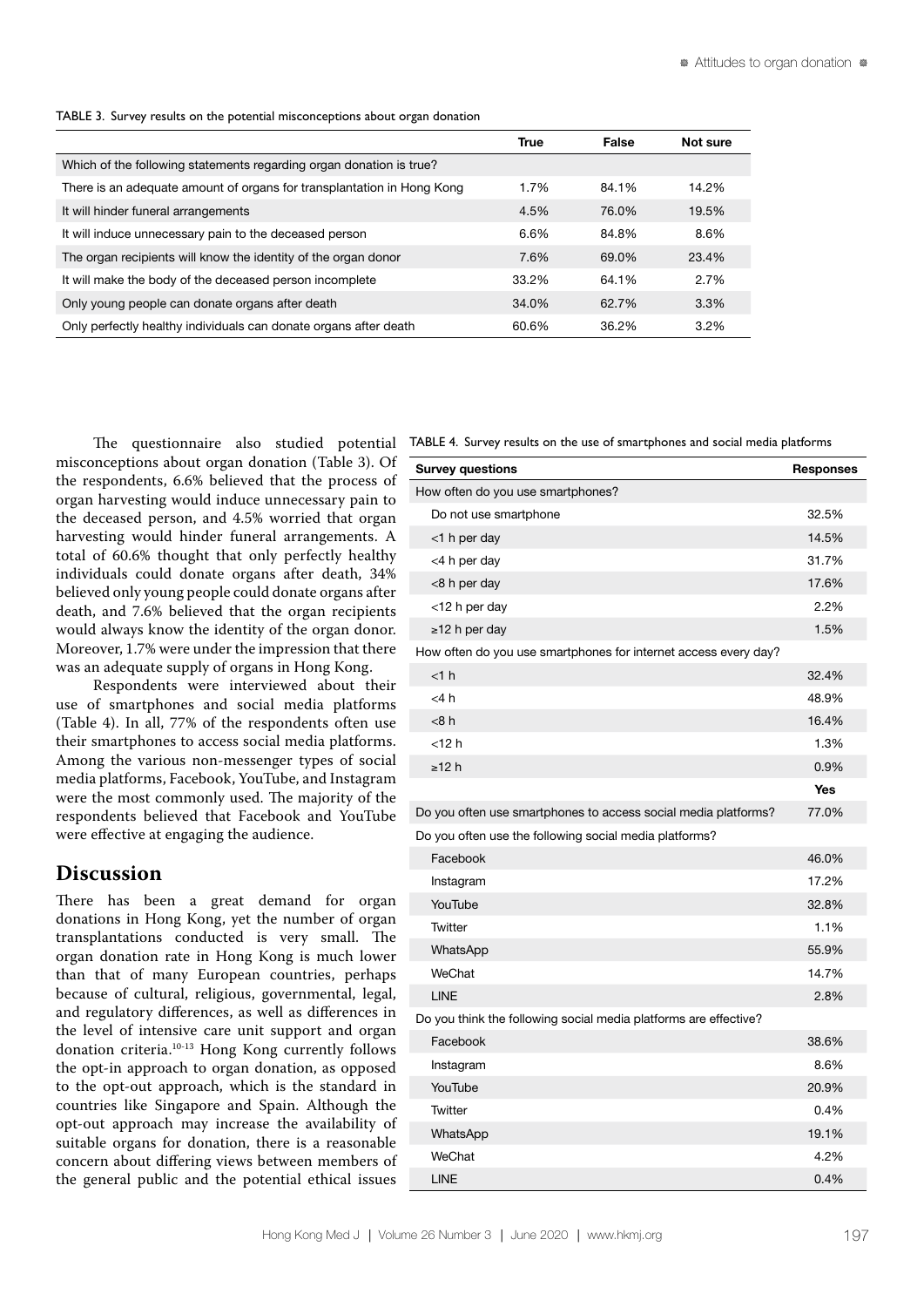related to that approach. The degree of knowledge, awareness, and attitude towards organ donation is also important for an individual to take action to become a prospective organ donor.<sup>14</sup> More efforts should be made in these areas to improve the organ donation rate in Hong Kong.

In 2015, a Behavioural Risk Factor Survey with a total of 4253 respondents was conducted in Hong Kong.8 Among the respondents, 52.6% reported that they were willing to donate their organs after death, 11.3% refused to donate their organs after death, and the rest remained undecided. However, until June 2018, the registration rate in Hong Kong was only 3.8%.7 This represents a huge area of potential improvement if we are able to engage these potential organ donors successfully.

Our survey showed that only 34.2% of the respondents who were willing to donate their organs after death actually completed registration at CODR. A large proportion of respondents said they were too busy, too lazy, too forgetful, or simply not determined enough to take action to register at CODR. Of the respondents, 32.8% were not aware of the ways to register as a prospective organ donor. The majority of the respondents had not heard about CODR, and only 5.9% had browsed the CODR website. We need better ways to reach out to these passive-positive donors and to provide convenient methods for immediate registration after engaging them successfully. Our survey showed that the majority of the respondents use smartphones to access social media platforms every day and that Facebook, YouTube, and Instagram are the major social media platforms being used in Hong Kong. These social media platforms should be used for any organ donation promotion activities in the future.

Our survey showed that 47.7% of registered organ donors completed their registration via organ donation promotional booths. Face-to-face settings such as promotional booths allow the best engagement and interaction with the audience, and this definitely yields better results, especially for older adults who may not be familiar with the use of internet or social media platforms. Booths provide opportunities for educators to clarify people's misconceptions, resolve their queries, and provide live guidance regarding their registration. Our survey reflected the effectiveness of organ donation promotion booths established by the Hong Kong government in the past. It would be worth investing more resources to set up regular and frequent promotion booths in more diverse areas owing to their promising effects.

Two systematic reviews and meta-analyses have been conducted to identify effective community-based interventions to increase organ donor registration.15,16 Among all studies reviewed, four randomised controlled trials demonstrated the effectiveness of an intervention based on an increase in verified organ donor registrations.17-20 The first study investigated the role of group discussions about organ donation in a church setting together with a 32-minute video featuring organ donation, organ transplantation, and the personnel involved during the whole process.17 The second study investigated the effects of a 5-minute video using an iPod Classic or iPod Touch with noise-cancelling headphones.<sup>18</sup> The video was designed to address a number of concerns related to organ donation. The participants were then interviewed and given written information about organ donation. The third study investigated the role of a brief motivational intervention by hair stylists that encouraged organ donation.<sup>19</sup> Hair stylists received training on communication skills, motivational interviewing, and discussion of ways to integrate organ donation into their client interaction. Each client was given a package containing organ donor registration cards. The fourth study investigated the use of the IIFF model (Immediate opportunity to register, Information, Focused engagement, and Favourable activation) to increase the rate of organ donor registration in the setting of Secretary of State branch offices.<sup>20</sup> Participants were gathered at the Town Hall, where organ donation was discussed, and there were registration cards at the end of the session.

The four successful studies have common features.17-20 First, all four studies successfully engaged the public with motivational interactions.17-20 Intervention participants were 1.23- to 7.02-times more likely than comparison participants to report positive registration status.17-20 Passive-positive organ donors already have beliefs and attitudes that favour organ donation; what they need is additional motivational interactions to convert their belief into action. Second, three studies adopted a faceto-face approach in their interventions, which yielded positive results.17,19,20 This is consistent with our findings, in that we have also seen the positive effects of face-to-face promotion (ie, booths) in Hong Kong. Third, two studies used video media to provide information about organ donation and organ transplantation.17,18 Mass media alone are unlikely to produce any substantial effects, but the combination of media with motivational interaction can have synergistic effects in engaging the general public. Media intervention must also be innovative enough to attract the general public for better engagement. Fourth, three studies provided immediate opportunities for organ donor registration.18-20 The opportunity for organ donor registration must be immediately present following successful engagement of an individual, and it must be rapid and convenient enough for the individual to complete the process. All four studies demonstrated the effectiveness of their promotion strategies.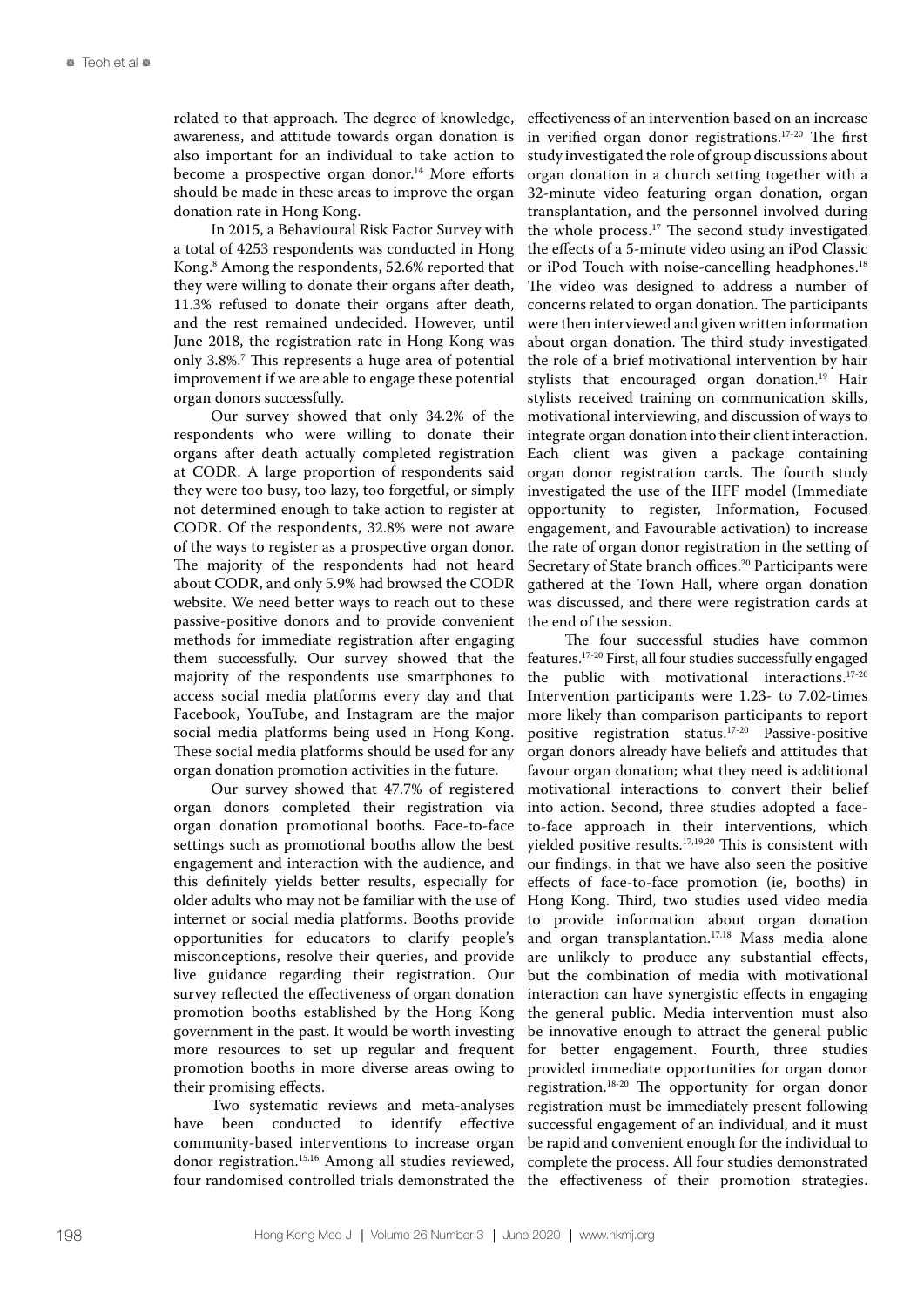Although it might not be suitable to duplicate and apply those interventions directly in Hong Kong due to discrepancies in promotion setting and target audience, by learning from these successful examples, we can identify the essential components 2. of a successful organ donation promotion project.

Our study has several limitations. First, we only randomly selected 1000 Chinese Hong Kong residents to complete the survey, and this cannot represent the views of all Hong Kong citizens. Second, as this was a telephone survey, the majority of our respondents are aged ≥51 years. The results may not be a good reflection of the younger generation. Third, although our survey enables us to understand more about the situation of passive-positive donors in Hong Kong and the appropriate channels for engaging these potential organ donors, the exact ways to achieve audience engagement cannot be ascertained based only on the results of our survey. We intend to conduct future studies to investigate the effectiveness of social media platforms for interventions such as short videos, online challenge campaigns, online question-and-answer forums, online polling, live interviews, and live talks.

### **Conclusions**

There are many passive-positive organ donors in Hong Kong. Many of those surveyed were not aware of the ways to register as prospective organ donors. The majority also lacked the determination to register as organ donors. Engaging these individuals and providing immediate opportunities for registration is necessary. Promotional booths are most effective at providing this face-to-face, and social media platforms can provide this on an online setting.

#### **Author contributions**

Concept or design: JYC Teoh, NY Far, SKK Yuen, BSY Lau. Acquisition of data: JYC Teoh, NY Far, SKK Yuen, BSY Lau. Analysis of data: JYC Teoh, NY Far, SKK Yuen, BSY Lau. Drafting of the manuscript: JYC Teoh, NY Far. Critical revision of the manuscript for important intellectual content: CH Yee, SSM Hou, TSC Teoh, CF Ng.

#### **Conflicts of interest**

As editors of the journal, JYC Teoh and CF Ng were not involved in the peer review process. Other authors have disclosed no conflicts of interest.

#### **Funding/support**

This survey was supported by the Health and Medical Research Fund, Health Care and Promotion Scheme (Ref: 02180248).

#### **Ethics approval**

The study has been approved by Survey and Behavioural Research Ethics Committee (Ref SBRE-18-241). Survey respondents provided verbal consent to participate in the telephone interview.

#### **References**

- 1. International Registry of Organ Donation and Transplantation. Donation activity charts. Available from: http://www.irodat.org/?p=database. Accessed 7 Mar 2020.
- 2. Department of Health, Hong Kong SAR Government. Organ donation. Statistics (milestones of Hong Kong organ transplantation). Available from: https://www. organdonation.gov.hk/eng/statistics.html. Accessed 1 Oct 2019.
- 3. Hospital Authority, Hong Kong SAR Government. Smart Patient. Chronic renal failure. Available from: https:// www21.ha.org.hk/smartpatient/SPW/en-US/Disease-Information/Disease/?guid=368b30e4-cc1c-4185-b673- 7dfb3ea8f74b. Accessed 1 Oct 2019.
- 4. Karlberg I, Nyberg G. Cost-effectiveness studies of renal transplantation. Int J Technol Assess Health Care 1995;11:611-22.
- 5. Whiting JF, Kiberd B, Kalo Z, Keown P, Roels L, Kjerulf M. Cost-effectiveness of organ donation: evaluating investment into donor action and other donor initiatives. Am J Transplant 2004;4:569-73.
- 6. Bakewell AB, Higgins RM, Edmunds ME. Quality of life in peritoneal dialysis patients: decline over time and association with clinical outcomes. Kidney Int 2002;61:239-48.
- 7. Surveillance and Epidemiology Branch, Centre for Health Protection, Department of Health, Hong Kong SAR Government. Registrations recorded in the centralised organ donation register. Available from: https://www. organdonation.gov.hk/eng/home.html. Accessed 1 Jun 2018.
- 8. Surveillance and Epidemiology Branch, Centre for Health Protection, Department of Health, Hong Kong SAR Government. Behavioural risk factor survey (April 2015). Available from: https://www.chp.gov.hk/files/pdf/ brfs\_2015apr\_en.pdf. Accessed 1 Oct 2019.
- 9. Siegel JT, Alvaro EM, Crano WD, Gonzalez AV, Tang JC, Jones SP. Passive-positive organ donor registration behavior: a mixed method assessment of the IIFF Model. Psychol Health Med 2010;15:198-209.
- 10. Cheung CY, Pong ML, Au Yeung SF, Chau KF. Factors affecting the deceased organ donation rate in the Chinese community: an audit of hospital medical records in Hong Kong. Hong Kong Med J 2016;22:570-5.
- 11. Cheung TK, Cheng TC, Wong LY. Willingness for deceased organ donation under different legislative systems in Hong Kong: population-based cross-sectional survey. Hong Kong Med J 2018;24:119-27.
- 12. Fan RP, Chan HM. Opt-in or opt-out: that is not the question. Hong Kong Med J 2017;23:658-60.
- 13. Tafran K. In search of the best organ donation legislative system for Hong Kong: further research is needed. Hong Kong Med J 2018;24:318-9.
- 14. Chung CK, Ng CW, Li JY, et al. Attitudes, knowledge, and actions with regard to organ donation among Hong Kong medical students. Hong Kong Med J 2008;14:278-85.
- 15. Deedat S, Kenten C, Morgan M. What are effective approaches to increasing rates of organ donor registration among ethnic minority populations: a systematic review. BMJ Open 2013;3:e003453.
- 16. Li AT, Wong G, Irving M, et al. Community-based interventions and individuals' willingness to be a deceased organ donor: systematic review and meta-analysis. Transplantation 2015;99:2634-43.